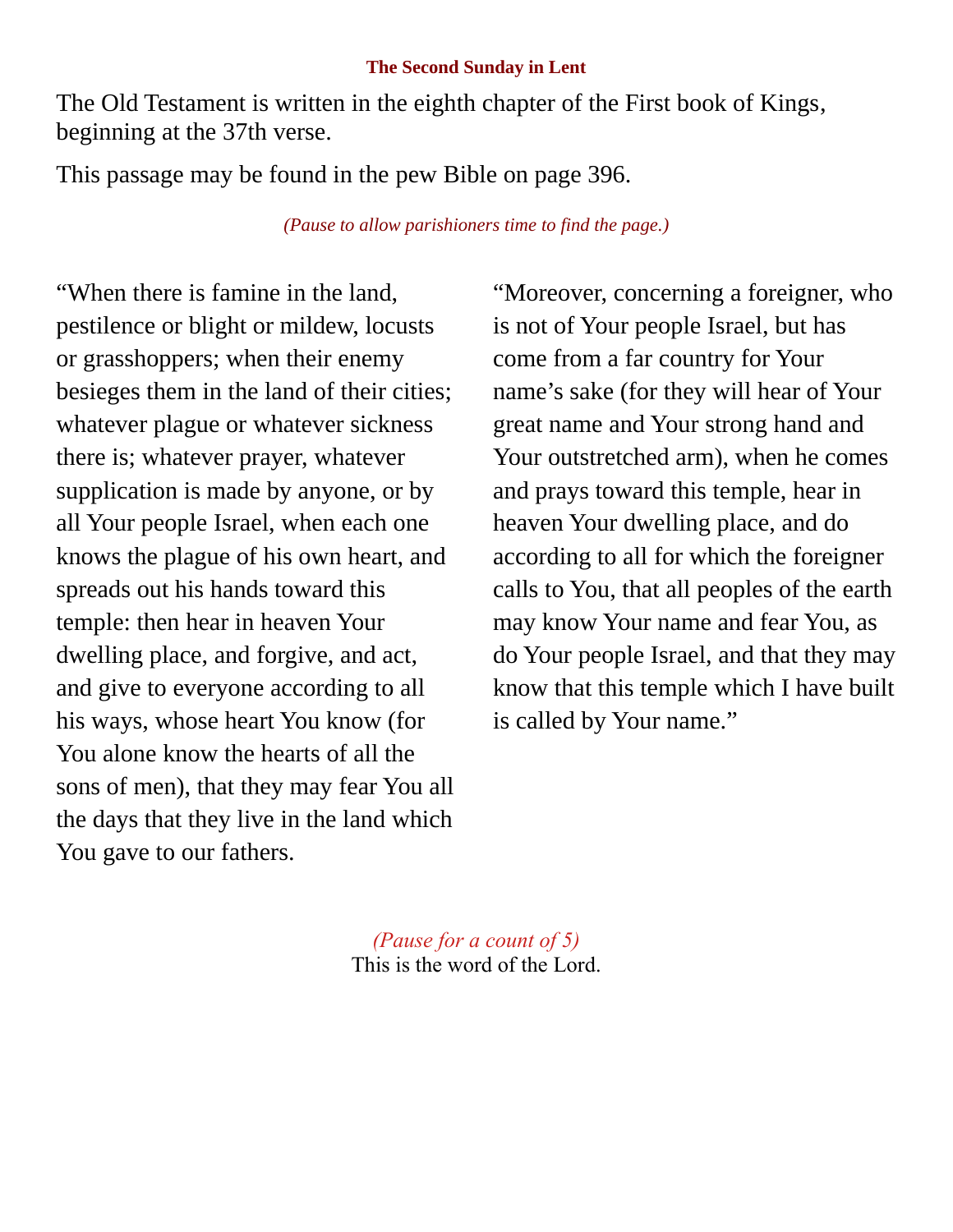## **Psalm 86:** *(1-8)*

1 BOW down thine ear, O Lord, and hear me; \* for I am poor, and in misery.

2 Preserve thou my soul, for I am holy: \* my God, save thy servant that putteth his trust in thee.

3 Be merciful unto me, O Lord; \* for I will call daily upon thee.

4 Comfort the soul of thy servant; \* for unto thee, O Lord, do I lift up my soul.

5 For thou, Lord, art good and gracious, \* and of great mercy unto all them that call upon thee.

6 Give ear, Lord, unto my prayer, \* and ponder the voice of my humble desires.

7 In the time of my trouble I will call upon thee; \* for thou hearest me.

8 Among the gods there is none like unto thee, O Lord; \* there is not one that can do as thou doest.

9 All nations whom thou hast made shall come and worship thee, O Lord; \* and shall glorify thy Name.

10 For thou art great, and doest wondrous things: \* thou art God alone.

11 Teach me thy way, O Lord, and I will walk in thy truth: \* O knit my heart unto thee, that I may fear thy Name.

12 I will thank thee, O Lord my God, with all my heart; \* and will praise thy Name for evermore.

13 For great is thy mercy toward me; \* and thou hast delivered my soul from the nethermost hell.

14 O God, the proud are risen against me; \* and the congregations of violent men have sought after my soul, and have not set thee before their eyes.

15 But thou, O Lord God, art full of compassion and mercy, \* long-suffering, plenteous in goodness and truth.

16 O turn thee then unto me, and have mercy upon me; \* give thy strength unto thy servant, and help the son of thine handmaid.

17 Show some token upon me for good; that they who hate me may see it, and be ashamed, \* because thou, Lord, hast holpen me, and comforted me.